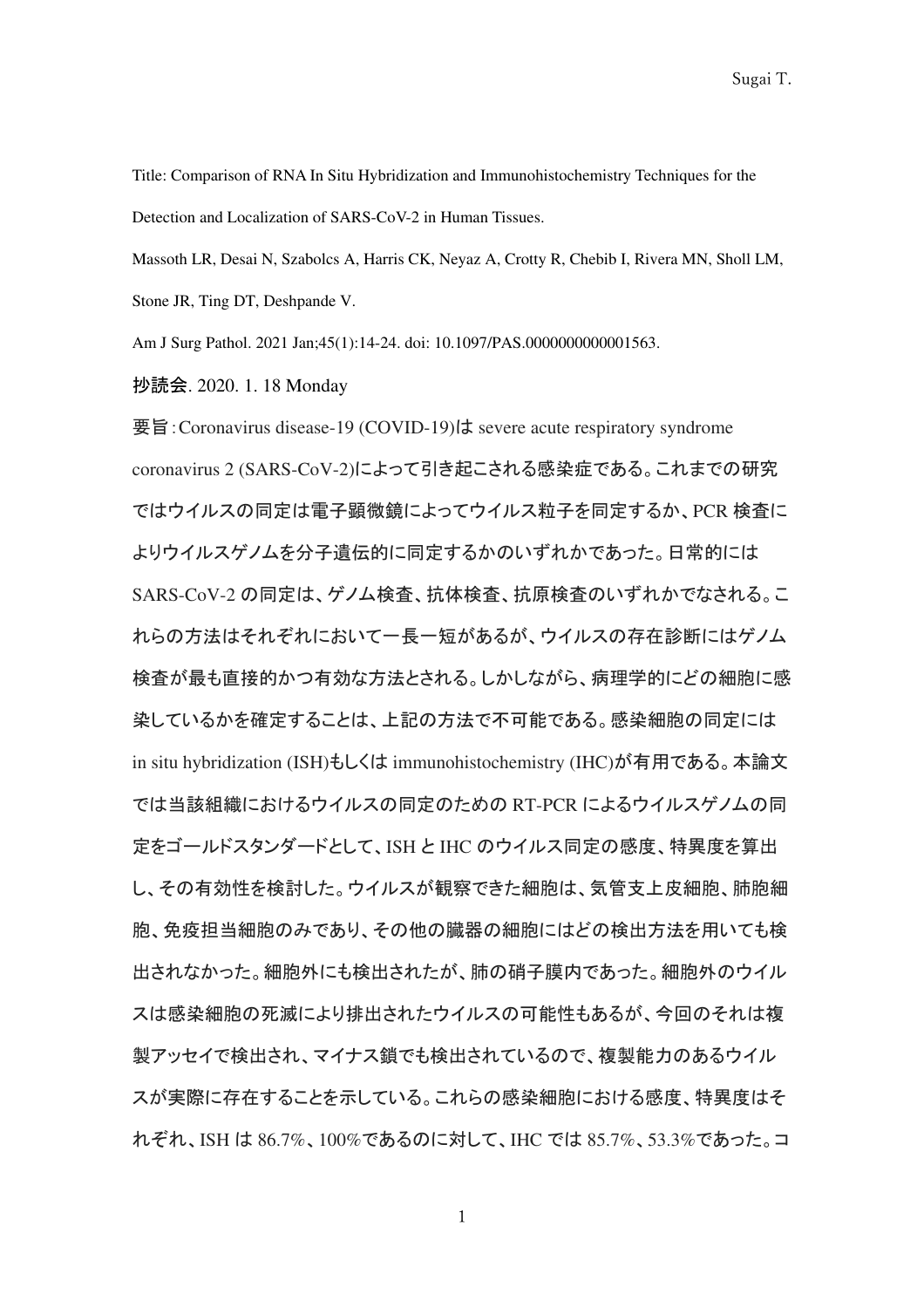ントロール細胞では ISH による同定ではウイルスを検出されなかったが、IHC では 5/13 において陽性細胞がみられた。観察者間の /値は ISH が中等度から高い値であ ったが、IHC では低い値であった。ISH はウイルス細胞の同定に日常臨床でも有効 であったが、IHC には染色方法のプロコールの改善などの余地が十分にあると思わ れた。



Extracellular hyaline membrane viral staining (case 1). A and B, Hematoxylin and eosin–stained sections of the lung from case 1 show diffuse hyaline membranes. C and D, SARS-CoV-2 RNA-ISH demonstrate extracellular staining within hyaline membranes (arrow). E and F, Nucleocapsid IHC (arrow) shows a similar staining pattern to that seen with RNA-ISH.